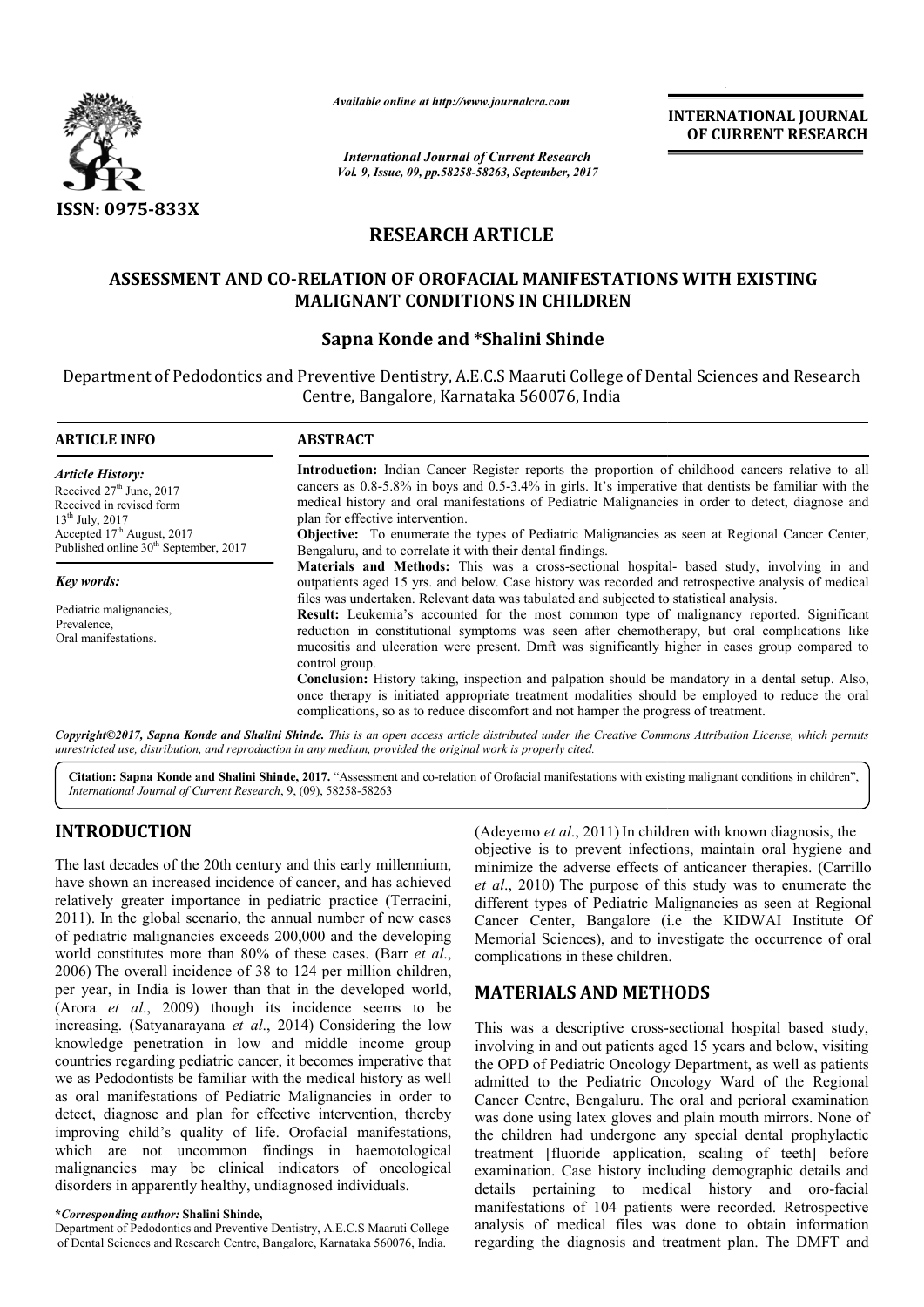deft scores were recorded in accordance to WHO recommendations. The OHI-S index was used to evaluate the oral hygiene status in these children. 104 children, with no pathology, were age matched and served as control group. The relevant data was subjected to statistical analysis using Chisquare test and Mc Nemar tests. p value of less than 0.005 is taken to be significant.

Five cases of lymphoma were present and one case of nasopharyngeal carcinoma was recorded. (Table 1) Malignancies showed a higher incidence in boys than girls (85.5% /14.4%) (Graph 1) and was most common in children aged between 3 to 6 yrs (31.7%). The least incidence of cancer was seen between the age group of 0-2 yrs (16.3%). (Table 2)

**Table 1. Frequency and percentage distribution of different types of malignancies reported**

|          |                          | Frequency | Percent | <b>Cumulative Percent</b> |
|----------|--------------------------|-----------|---------|---------------------------|
| Leukemia | ALL-B                    | 70        | 67.3    | 67.3                      |
|          | ALL-T                    | 15        | 14.4    | 81.7                      |
|          | AL Mixed                 | 2         | 1.92    | 83.7                      |
|          | AML                      |           | 1.92    | 85.6                      |
| Others   | Lymphoma                 |           | 4.8     | 90.4                      |
|          | Nasopharyngeal carcinoma |           | 0.96    | 91.3                      |
|          | Neuroblastoma            |           | 1.92    | 93.3                      |
|          | Hepatoblastoma           |           | 0.96    | 94.2                      |
|          | Medulloblastoma          |           | 0.96    | 95.2                      |
|          | Ewings sarcoma           |           | 0.96    | 96.2                      |
|          | Osteosarcoma             |           | 0.96    | 97.1                      |
|          | Yolk sac tumour          |           | 0.96    | 98.1                      |
|          | Rhabdomyosaarcoma        |           | 1.92    | 100                       |
|          | Total                    | 104       | 100     |                           |

| Table 2. Distribution of study subjects according to Age group and cancers |  |  |  |  |
|----------------------------------------------------------------------------|--|--|--|--|
|----------------------------------------------------------------------------|--|--|--|--|

|               | Leukaemia  | Others   | Total      | Chi square test |
|---------------|------------|----------|------------|-----------------|
| $0-2$ years   | 11(12.36)  | 6(40)    | 17(16.35)  | $P = 0.062$     |
| 3-6 years     | 31 (34.83) | 2(13.33) | 33 (31.73) |                 |
| $7-10$ years  | 24 (26.97) | 4(26.67) | 28 (26.92) |                 |
| $11-15$ years | 23 (25.84) | 3(20)    | 26(25)     |                 |
| Total         | 89 (100)   | 15(100)  | 104 (100)  |                 |

**Table 3. Data at baseline and post chemotherapy (Leukemia, n= 89; Other malignancies, n =15) Significant difference in scores between the two groups, p< 0.05**

|                          | Leukemia |          |              | Other malignancies |         |              |
|--------------------------|----------|----------|--------------|--------------------|---------|--------------|
|                          | Before*  | After *  | Significance | Before*            | After*  | Significance |
| Fever                    | 88(98.8) | 0(0)     | P < 0.001    | 14(93.3)           | 1(6.6)  | P<0.001      |
| Pallor                   | 83(93.2) | 0(0)     | P < 0.001    | 12(80)             | 1(6.6)  | $p=0.001$    |
| Anorexia                 | 46(51.6) | 0(0)     | P < 0.001    | 6(40)              | 0(0)    | $P=0.031$    |
| Cervical lymphadenopathy | 42(47.1) | 2(2.2)   | P<0.001      | 5(33.3)            | 0(0)    | $P=0.063$    |
| Epitaxis                 | 10(11.2) | 0(0)     | $P = 0.002$  | 1(6.6)             | 0(0)    | $P=1.00$     |
| Gingivitis               | 60(67.4) | 78(87.6) | P < 0.001    | 9(60)              | 12(80)  | $P=0.250$    |
| Gingival bleeding        | 8(8.9)   | 3(3.3)   | $P = 0.125$  | 0(0)               | 0(0)    | $P=1.00$     |
| <b>Mucositis</b>         | 1(1.1)   | 32(35.9) | P < 0.001    | 0(0)               | 3(20)   | $P=0.250$    |
| Ulceration               | 0(0)     | 20(22.4) | P < 0.001    | 1(6.6)             | 4(26.6) | $p=0.250$    |

\*Present before intervention

\*Present after intervention

## **RESULTS**

81.7% of the reported malignancies were Acute Lymphoblastic Leukemia. 1.9% of the cases showed Acute Myeloid Leukemia and the same percentage of cases showed mixed phenotypic leukemia.



**Graph 1. Distribution of study subjects according to Gender and cancers**

Constitutional symptoms like fever, pallor and anorexia, showed significant reduction in occurrence after medical intervention. (Table 3) Cervical lymphadenopathy was seen in 45.1% of the cases, with a significant decrease after intervention. Gingivitis was initially present in 69 (66.3%) patients with malignancies and after intervention present in 90(86.5%) patients, showing significant increase. At the time of diagnosis 8 cases of gingival bleeding were noticed, all of which were leukemic cases and this number decreased to 3 after intervention. (Table 3) 11 children under chemotherapy had poor OHIS score in contrast to one child in the control group. 45.1% of cases showed Fair OHIS score and only 30.7% of cases showed Good OHIS score, whereas 47.5%(i.e almost half) of children in the control group showed Good OHIS score. (Graph 2) Caries severity was lowest in controls, and the difference between DMFT in Cases and Controls was statistically significant. (Teeth with carious lesions were the highest DMFT component). (Graph 3) The DMFT score was significantly higher among non- leukemic malignancies,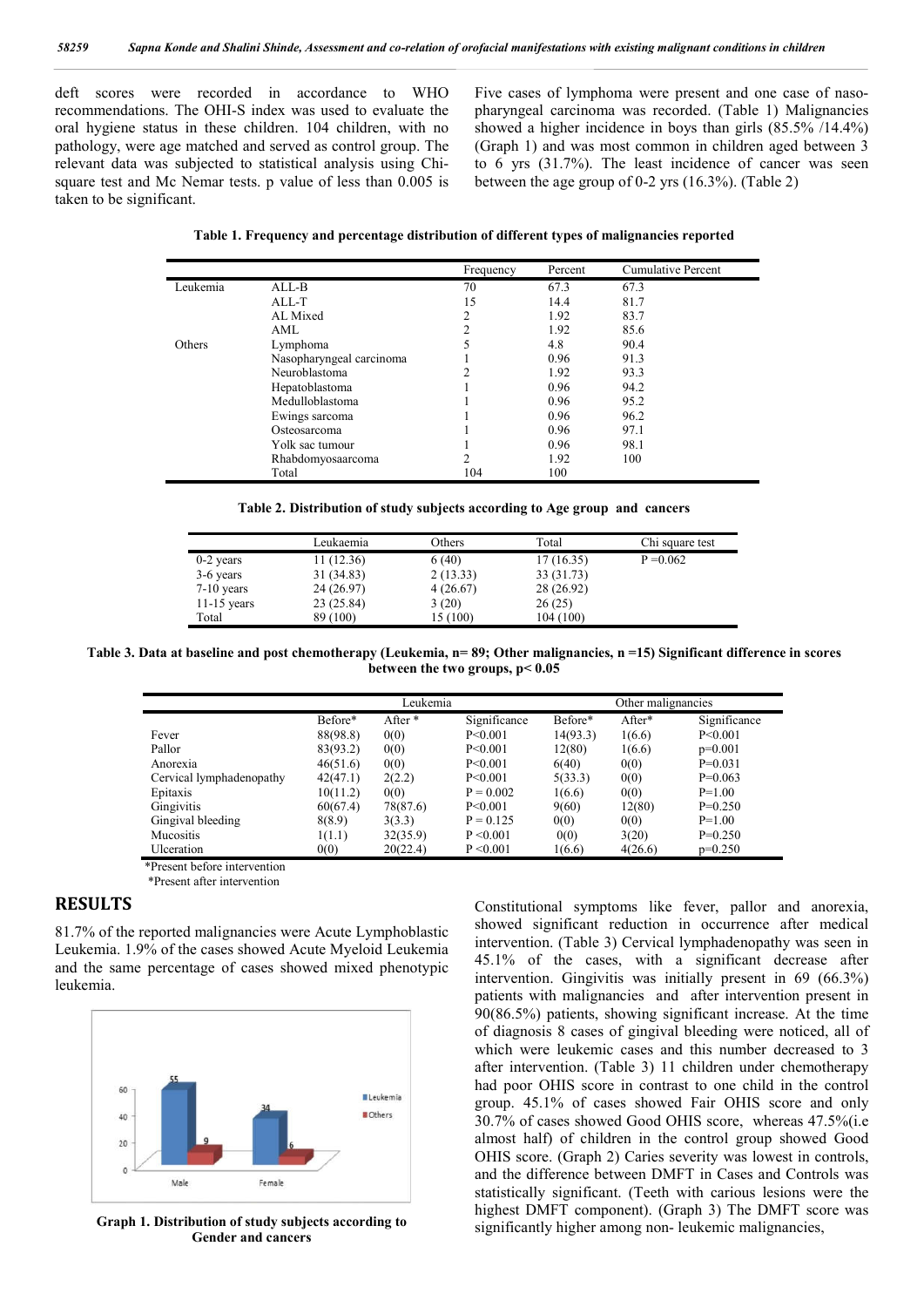

**Graph 2. Distribution of Cases and Controls according to OHIS score categories**



**Graph 3. Mean DMFT and deft scorce of Cases and control grops**



**Graph 4. Mean DMFT and deft scores of leukemic and nonleukemic malignancies**



**Graph 5. Distribution of ulceration in cases before and after intervention**



**Graph 6. Distribution of mucositis in cases before and after intervention**

compared to leukemic malignancies. Deft scores did not show any significant variation between the two groups. (Graph 4) Chemotherapeutic effects in oral cavity like mucositis and ulceration were observed in 35 and 24 of the cases respectively, with their incidence only one before chemotherapeutic intervention. (Graph 6 and 5)

#### **DISCUSSION**

Leukemia is the most common childhood cancer in India with relative proportion varying between 25 and 40%. Of all leukemia's 60-85% are acute lymphoblastic leukemia. (Arora *et al*., 2009) 81.7% of the reported malignancies in the present study were acute lymphoblastic leukemia. Malignancies in this study showed highest incidence among children aged between 3 to 6 yrs. (31.7%), and least incidence was seen between the age group of 0-2 yrs (16.3%), though Smith *et al* found high incidence in the first year of life, with another peak at 2 to 3 years of age, after which it declines until age 9 and then steadily increases through adolescence. (Smith and Ries, 2002) Inter-regional variance in incidence and mortality rates of childhood cancer across India especially in rural areas, proposes a probable deficit in ascertainment of cases and death notification, (Satyanarayana *et al*., 2014) which may ascertain for the decreased prevalence of childhood cancer in India compared to developing countries, particularly in the age group of 0-2yrs. Higher incidence was seen in boys than girls (60.5% /39.5%) The reported incidence of pediatric malignancies in India in males (39-150 per million children per year) is higher than in females (23-97 per million children per year) in all areas except the North East India, at a ratio that is much higher ratio than what is seen in the developed world.

A likely cause would be gender bias in pursuing healthcare, including treatment of cancer. (Arora *et al*., 2009) Less etiological connection is seen in childhood cancers, instead they develop from a broad range of different histological types of tumors, (Kerrod B Hallett, 2010) with the most common malignancy being leukemia. The general clinical manifestations of leukemia are weight loss, fever, infections, anorexia, hemorrhage, anemia, hepatosplenomegaly and lymphadenopathy. (Nemeyer and Sallan, 1993) Cervical lymphadenopathy was seen in 47.1% of leukemic and 33.33% of non -leukemic patients, in our study. In a study done by KV Vijay Kumar *et al* in Bengaluru they found that, barely 37% of the dentists palpate the lymph nodes, (Vijay Kumar and Suresan, 2012) which may lead to missed diagnosis. It should be noted that supraclavicular or posterior cervical lymphadenopathy carries a much higher risk for malignancies than, anterior cervical lymphadenopathy. (Leung and Robson, 2004) Leukemia among malignancies shows a high incidence of oral complications both at the time of diagnosis and resulting treatment. (Theodorpoulos-Papadimitriou *et al*., 1989) The most common intraoral manifestations of ALL at the time of diagnosis are sore throat, laryngeal pain, gingival bleeding, and oral ulceration. (Hou *et al*., 1997). Gingival bleeding as recorded at the time of diagnosis was seen in 8 leukemic patients. It is usually present in more acute cases, wherein the hyperplastic nature of the gingivitis may be inconspicuous, and instead evident free spontaneous hemorrhage from the gingiva may be present. Gingival bleeding might occur even during therapy, as seen in 3 cases of our study. Poor oral hygiene may predispose to gingival bleeding, particularly during myelosuppressive therapy because plaque forms readily and aggravates pre-existing periodontal disease.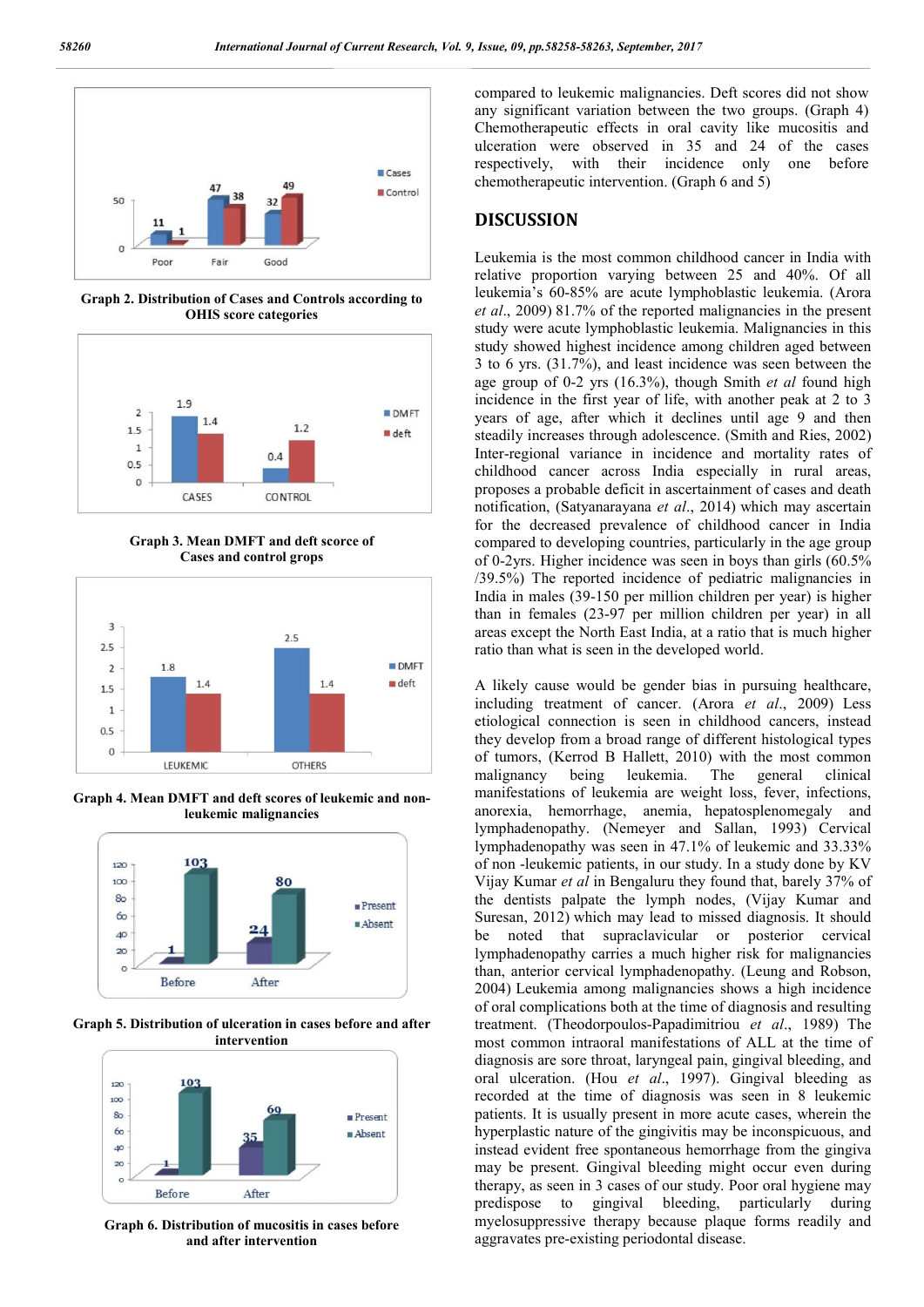(Peterson and D'ambrosio, 1992) Chemotherapy is the principal treatment modality utilized in childhood cancer and has brought about a tremendous change in survival rates. The major side effects of chemotherapy include alopecia, nausea and vomiting, mucositis and myelosuppression. (Albini *et al*., 2012) The occurrence of such complications in published data changes significantly, but they appear to be far more common in children, (Stafford *et al*., 1980) with no conclusive reason. Gingivitis initially present in 66.3% of the cases, increased to 86.5% during chemotherapeutic intervention. Hegde *et al*. found that gingival inflammation was directly associated with the duration of chemotherapy. (Hegde *et al*., 2011) 11(10.5%) children under chemotherapy had poor OHIS compared to one child (0.9%) in the control group. Also only 32 children (30.7%) undergoing chemotherapy showed Good OHIS score, compared to 49(47.1%) of children in the control group. A reduced salivary flow rate (SFR) (due to chemotherapy induced salivary gland hypoplasia) aids in dental plaque accumulation, which if untreated, may elicit periodontal inflammation in immunocompromised patients. (Hegde *et al*., 2011; Javed *et al*., 2009; Javed and Romanos, 2009) Oral prophylaxis and Oral hygiene instructions can efficaciously stall or lessen the severity of oral infections, by a reduction in both gingival inflammation and the level of colonization of the normal oral flora. (Cheng *et al*., 2001; Peterson and Sonis, 1982; Lindquist *et al*., 1978; Beck, I979; Peterson *et al*., 1980) Chemotherapeutic effects in oral cavity like mucositis and ulceration were obversed in 33.3% and 23.1% of cases respectively. In a study by Childers *et al*. (1993) they found the incidence of oral mucositis to be 65%, which was considerably higher than that obtained in our study. (Childers *et al*., 1993) This may be due to the improvement in chemotherapeutic agents employed over the years as well a shift in attitude towards oral health.

It is proposed that since the treatment modalities influence cells with a higher mitotic index, and younger persons have a high mucosal cell turnover rate, they encounter a higher incidence of this complication. (Sonis, 1983) Potentially, variations in resistance or the immunological status of children may also influence its incidence. (Sonis and Clark, 1991) Furthermore, the predominant type of childhood cancer is haematological, which is considered to lead to higher rates of oral mucositis than in patients with solid tumours. (Niscola *et al*., 2007) Literature on bacteraemia in cancer patients have indicated that patients with oral mucositis and neutropenia have a 4 times higher risk of septicaemia than those without oral mucositis. (Gonzalez-Barca *et al*., 1996; Eting *et al*., 1992) Data has also additionally demonstrated that viridans streptococci from the oral mucosal lesions are responsible for the notable increase in gram-positive bacteraemia in neutropenic cancer patients. (Gonzalez-Barca *et al*., 1996; Schimpff *et al*., 1994) Oral mucositis, in addition to its influence on morbidity and quality of life, may result in treatment interruptions and dose reductions with a direct effect on disease survival, including cure rates or durability of remission. (Wilkes, 1998; Graham *et al*., 1993; Kenny, 1990; National Institutes of Health, 1989; Dodd *et al*., 1996) The NIH (National Institute of Health) consensus conference in 1989 reiterated that in order to optimize cancer treatment, curtailing oral complications becomes necessary. (National Institutes of Health, 1989) The present study showed significant increase in caries severity in children undergoing chemotherapy. Under chemotherapy increased caries risk may result from altered salivary gland secretion and saliva properties, vomiting and potentially

mucositis. (Krasuska-Sławińska *et al*., 2016) The association between mucositis, poor oral hygiene, and caries was confirmed by Cheng *et al*. in their study. (Cheng *et al*., 2001) Impact of chemotherapy on caries intensity, is still debatable in whether chemotherapy exerts a direct influence on caries, or a combination of deficient dental care, dietary habits, and hygienic negligence exert a more deciding influence on the development of caries. (Krasuska-Sławińska *et al*., 2016) Two patients had abscessed teeth. Studies have found that chronic infections of the dental pulp and the periodontal tissues may become a portal of systemic infection during periods of myelosuppression. (Cheng *et al*., 2001; Greenberg *et al*., 1982; Peterson and Overholser, 1981) Hence, oral examination and preventive treatment have to be undertaken at periodic intervals. Significant association exists between dental findings and Pediatric malignancies and the onus lies on the dentist to best ascertain and utilize this information. Also, once therapy is initiated appropriate treatment modalities should be employed to reduce the oral complications, so as to reduce discomfort and not hamper the progress of treatment.

#### **Conclusion**

45.1% of children at the time of diagnosis had cervical lymphadenopathy, and 8 cases of gingival bleeding were present during diagnosis of all. Chemotherapeutic side effects like oral mucositis and ulceration were manifested in  $33.3\%$ and 23.1% of the cases respectively. In children undergoing chemotherapy, the Dmft score was significantly higher compared to the control group. Also, 0.9% of the control group showed poor OHIS score, in contrast to 10.5% of the children undergoing chemotherapeutic intervention. Knowledge regarding oro-facial manifestations should be gained and implemented by dentists, not only to improve the child's quality of life but also to detect the presence of any malignancy. Screening by a Pediatric dentist prior to commencement of chemotherapy should be mandatory, and when dental treatment is needed meticulous planning with the oncology team is essential. (Hickey *et al*., 1982; Hong and da Fonseca, 2008) The objective should be to maintain optimal oral health during cancer therapy and to handle any oral complications. (Hallbook *et al*., 2006; Levy-Polack *et al*., 1998; American Academy of Pediatric Dentistry Clinical Affairs Committee, 2005-2006; Melo de Brito *et al*., 2003)

#### **REFERENCES**

- Adeyemo TA, Adeyemo WL, Adediran A, Akinbami AJ, Akanmu AS. 2011. Orofacial manifestation of hematological disorders: hemato-oncologic and immunodeficiency disorders. *Indian Journal of Dental Research*, 1;22(5):688.
- Albini A, Donatelli F, Noonan D, D'elios MM, Prisco D. 2012. Bringing new players into the field: oncopharmacovigilance in the era of cardiooncology. *Intern Emerg Med*., 7(2):99–101.
- American Academy of Pediatric Dentistry Clinical Affairs Committee, American Academy of Pediatric Dentistry Council on Clinical Affairs. Guideline on dental management of pediatric patients receiving chemotherapy, hematopoietic cell transplantation, and/or radiation. Pediatr Dent, 27 (7 Reference Manual): 170–175, 2005-2006.
- Arora R S, Eden T, Kapoor G. 2009. Epidemiology of childhood cancer in India. *Indian J Cancer*, 46:264-73.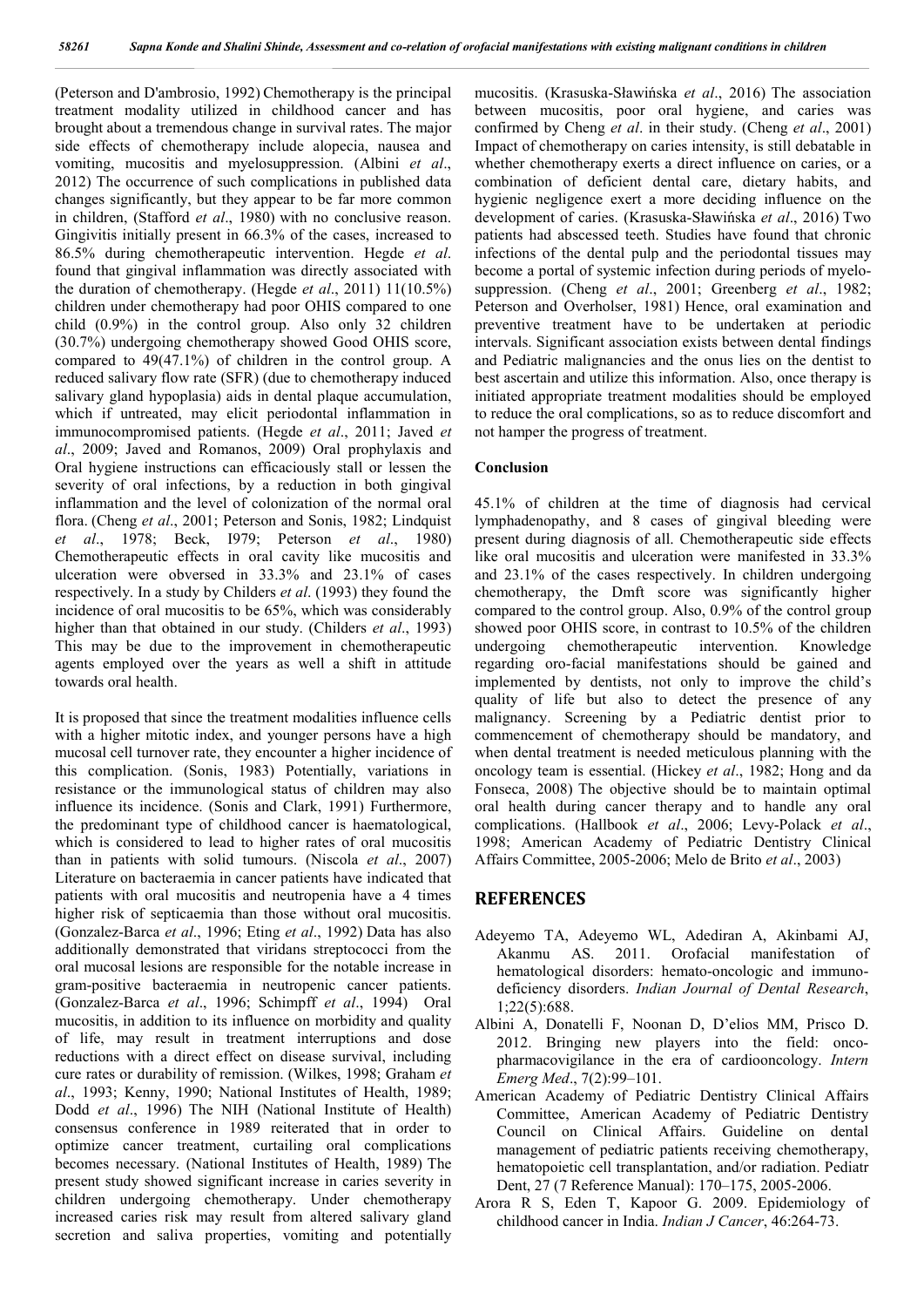- Arora RS, Eden TO, Kapoor G. 2009. Epidemiology of childhood cancer in India. *Indian Journal of Cancer*, 1;46(4):264.
- Barr R, Riberio R, Agarwal B, Masera G, Hesseling P, Magrath I. 2006. Pediatric Oncology in Countries with Limited Resources. In: Pizzo PA, Poplack DG, eds. Principles and Practice of Pediatric Oncology, 5 th ed. Philadelphia: Lippincott Williams and Wilkins; p. 1605-17.
- Beck S. 1979. Impact of a systemic oral care protocol on stomatitis after chemotherapy. *Cancer Nurs*., 2: 185-99.
- Carranza's Clinical Periodontology ISBN: 0-7216-8331-2
- Carrillo C, Vizeu H, Soares-Júnior LA, Fava M, Odone Filho V. 2010. Dental approach in the pediatric oncology patient: characteristics of the population treated at the dentistry unit in a pediatric oncology Brazilian teaching hospital. *Clinics*, 65(6):569-73.
- Cheng KKF, Molassiotis A, Chang AM. 2001. An oral care protocol intervention to prevent chemotherapy-induced oral mucositis in pediatric cancer patients: a pilot study. *Eur J Oncol Nurs*., 9: 66-73.
- Childers NK, Stinnett EA, Wheeler I', Wright T, Castelberry RP, Dasanayake Al'. 1993. Oral complications in children with cancer. *Oral Surg Oral Med Oral Path*.,75:41-4.
- Dodd MJ, Larson PJ, Dibble SL, *et al*. 1996. Randomized clinical trial of chlorhexidine versus placebo for prevention of oral mucositis in patients receiving chemotherapy. *Oncol Nurs Fourm*., 23: 921–927.
- Dr Kerrod B Hallett. 2010. Director Dentistry, Royal Children's Hospital, Melbourne Australia.
- Eting LS, Bodey GP, Keefe BH. 1992. Septicemia and shock syndrome due to viridans streptococci: a case–control study of predisiposing factors. *Clin Infect Dis*., 14:1201–1207.
- Gonzalez-Barca E, Fernandez-Sevilla A, Carratala J, Granena A, Gudiol F. 1996. Prospective study of 288 episodes of bacteremia in neutropenic cancer patients in a single institution. *Eur J Clin Infect Dis*., 15:291–296.
- Graham KM, Pecoraro DA, Ventura M, Meyer CC. 1993. Reducing the incidence of stomatitis using a quality assessment and improvement approach. *Cancer Nurs*., 16: 117–122.
- Greenberg MS, Cohen SG, McKitrick JC, Cassileth PA. 1982. The oral flora as a source of septicemia in patients with acute leukemia*. Oral Surg Oral-med Oral Pathol*., 53:32-5.
- Hallbook H, Gustafsson G, Smedmy B, Soderhall S, Heyman M. 2006. Treatment outcome in young adults and children > 10 years of age with Acute Lymohoblastic Leukemia in Sweden. A comparison between a pediatric protocol and adult protocol. *American Cancer Society*, 07: 1551–61.
- Hegde AM, Joshi S, Rai K, Shetty S. 2011. Evaluation of oral hygiene status, salivary characteristics and dental caries experience in acute lymphoblastic leukemic (ALL) children. *J Clin Pediatr Dent*., 35:319–23.
- Hickey A, Toth B, Lindquist S. 1982. Effect of intravenous hyperalimentation and oral care on the development of oral stomatitis during cancer chemotherapy. *J Prosthet Dent*., 47:188-93.
- Hong CH, da Fonseca M. 2008. Considerations in the pediatric population with cancer. *Dent Clin North Am*., 52(1):155-81
- Hou GL, Huang JS, Tsai CC. 1997. Analysis of oral manifestations of leukemia: a retrospective study. *Oral Diseases*, 1;3(1):31-8.
- Javed F, Romanos GE. 2009. Impact of diabetes mellitus and glycemic control on the osseointegration of dental implants: A systematic literature review. *J Periodontol*., 80:1719–30.
- Javed F, Sundin U, Altamash M, Klinge B, Engström PE. 2009. Self-perceivedoral health and salivary proteins in children with type1 diabetes. *J Oral Rehabil*., 36:39–44.
- Kenny SA. 1990. Effects of two oral care protocols on the incidence of stomatitis in hematology patients. *Cancer Nurs*., 13:345–353.
- Krasuska-Sławińska E, Brożyna A, Dembowska-Bagińska B, Olczak-Kowalczyk D. 2016. Factors influencing caries incidence in permanent teeth in children/ adolescents under and after anti-neoplastic treatment. Contemp Oncol (Pozn), 20 (1): 45–51
- Leung AK, Robson WL. 2004. Childhood cervical lymphadenopathy. *Journal of Pediatric Health Care*, Jan 31;18(1):3-7.
- Levy-Polack MP, Sebelli P, Polack NL. 1998. Incidence of oral complications and application of a preventive protocol in children with acute leukemia. *Spec Care Dentist*., 18: 189–193.
- Lindquist S, Hickey A, Drane J. 1987. Effect of oral hygiene on stomatitis in patients receiving cancer chemotherapy. *J Prosthet Dent*., 40:312-4.
- Melo de Brito, Costa E, Fernandes M, Bezerra Quinderé L, Batista de Souza L, Pereira Pinto L. 2003. Evaluation on an oral preventive protocol in children with Acute Lymphoblastic Leukemia. *Pesqui Odontol Bras*., 17: 147– 50.
- National Institutes of Health. Consensus Development Conference Statement on Oral Complications of Cancer Therapies: Diagnosis, Prevention, and Treatment, 17–19 April 1989, Bethesda, MD, 1–12
- Nemeyer CM and Sallan ES. 1993. Childhood acute leukemia. In Hematology of Infancy and Childhood, 3rd ed., 1249- 1287, Nathan, D.G. and Oski, F.A., eds W.B. Saunders Co., Philadelphia, USA.
- Niscola P, Romani C, Cupelli L, Scaramucci L, Tendas A, Dentamaro T, Amadori S, de Fabritiis P. 2007. Mucositis In Patients With Hematologic Malignancies: An Overview. *Haematologica*., 92: 222-231.
- Peterson D, Overholser D, Williams L, Newman K, Schimpff S, Hahn D, Wiernik P. Reduced Periodontal Infection In Patients (Pts) With Acute Nonlymphocytic Leukemia (Anll) Following Rigorous Oral Hygiene. Inproceedings Of The American Association For Cancer Research 1980 Jan 1 (Vol. 21, No. Mar, Pp. 438-438). 615 Chestnut St, 17th Floor, Philadelphia, Pa 19106-4404 Usa: Amer Assoc Cancer Research.
- Peterson DE, D'ambrosio JA. 1992. Diagnosis and management of acute and chronic oral complications of nonsurgical cancer therapies. *Dental Clinics of North America*, 36(4):945-66.
- Peterson DE, Overholser CD. 1981. Increased morbidity associated with oral infection in patients with acute nonlymphocyticle ukemia. *Oral Surg*., 51:390-93.
- Peterson DE, Sonis ST. 1982. Oral complications of cancer chemotherapy: Present status and future studies. *Cancer Treat Rep*., 66:1251-56.
- Satyanarayana, L., Asthana S, Labani PS. 2014. Childhood Cancer Incidence in India: A Review of Population-Based Cancer Registries. *Indian Pediatr*., 51: 218-220.
- Schimpff SC, Scott DA, Wade JC. 1994. Infections in cancer patients: some controversial issues. *Support Care Cancer*, 2:94–104.
- Smith MA, Ries LAG. 2002. Childhood cancer: incidence, survival, and mortality. In: Pizzo PA, Poplack DG,eds.